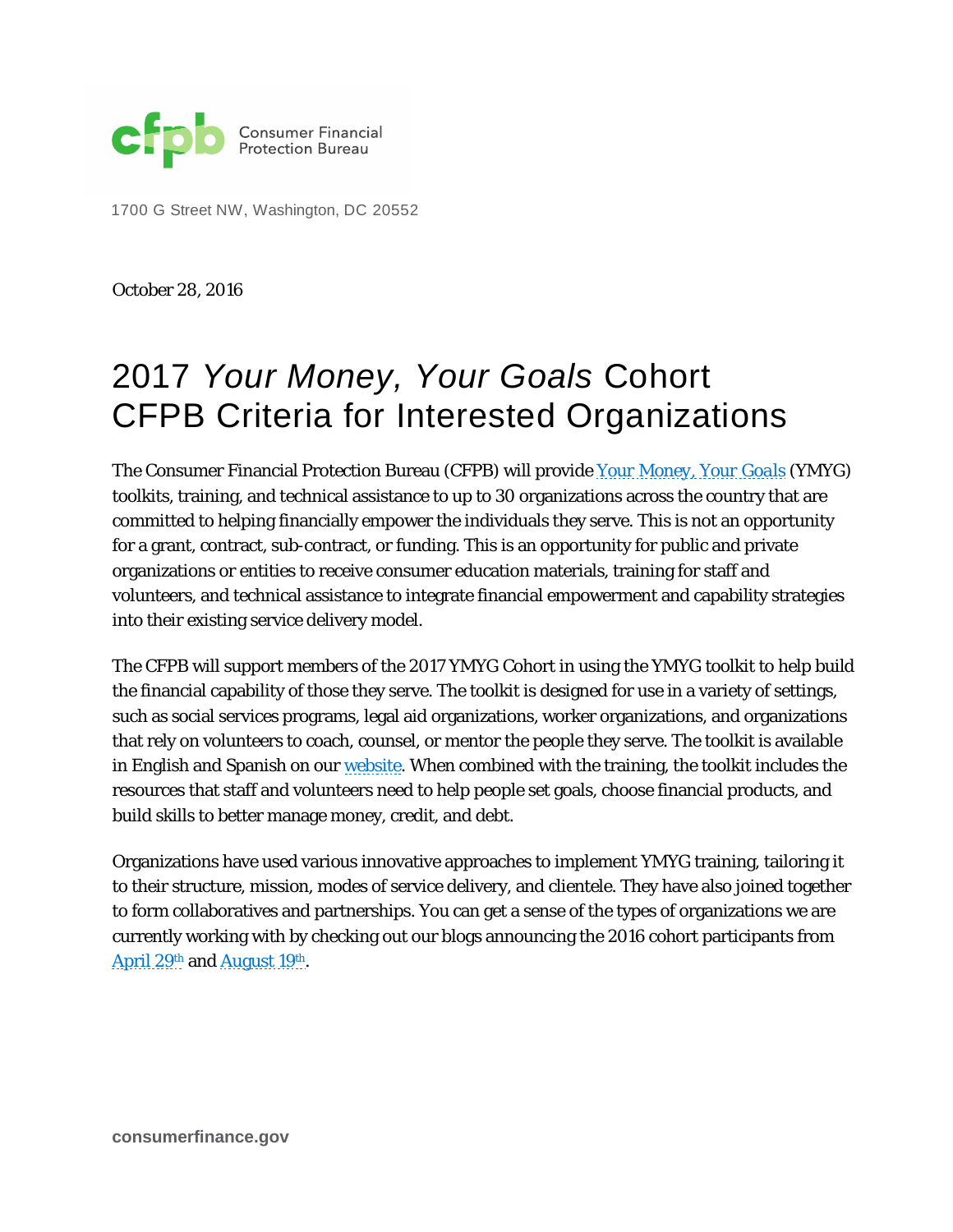## The CFPB will provide the following to the selected organizations:

A Train-the-Trainer event (in-person or webinar) for members of participating organizations designated as trainers. These trainers would then lead workshops for frontline staff or volunteers within their organizations to help them use YMYG in their work.

- Hard copies of the YMYG toolkit for the staff/volunteers the organization trains to use with the people they serve.
- Technical assistance in determining training priorities and adapting use of the toolkit for the organization or program.
- Coordination calls for cohort participants at key points during the year.

## To participate

The CFPB anticipates that technical assistance will begin in January 2017 and train-the-trainer events will begin in April 2017. All training and technical assistance activities will conclude in September 2017.

To be a good fit for this cohort, organizations must serve low-income and/or economically vulnerable people. Other criteria include:

- **Commitment to integrating financial empowerment into their work.** Demonstrate an understanding of the benefit of helping the people they serve become more financially capable and how their increased financial capability may help them achieve their goals and the outcomes your organization's services support.
- **Staff capacity for training on and use of YMYG toolkit.** Demonstrate capacity to dedicate staff time to lead training of other staff within the organizations and/or other organizations within the organization's community.
- **Staff capacity to use toolkit with clients.** Demonstrate capacity to commit staff or volunteer time directly to using YMYG's information and/or tools with low-income and/or economically vulnerable individuals.
- **Commitment to collect and return training surveys.** Willingness to fulfill survey collection responsibilities which enable us to continue to improve the toolkit and measure its impact.